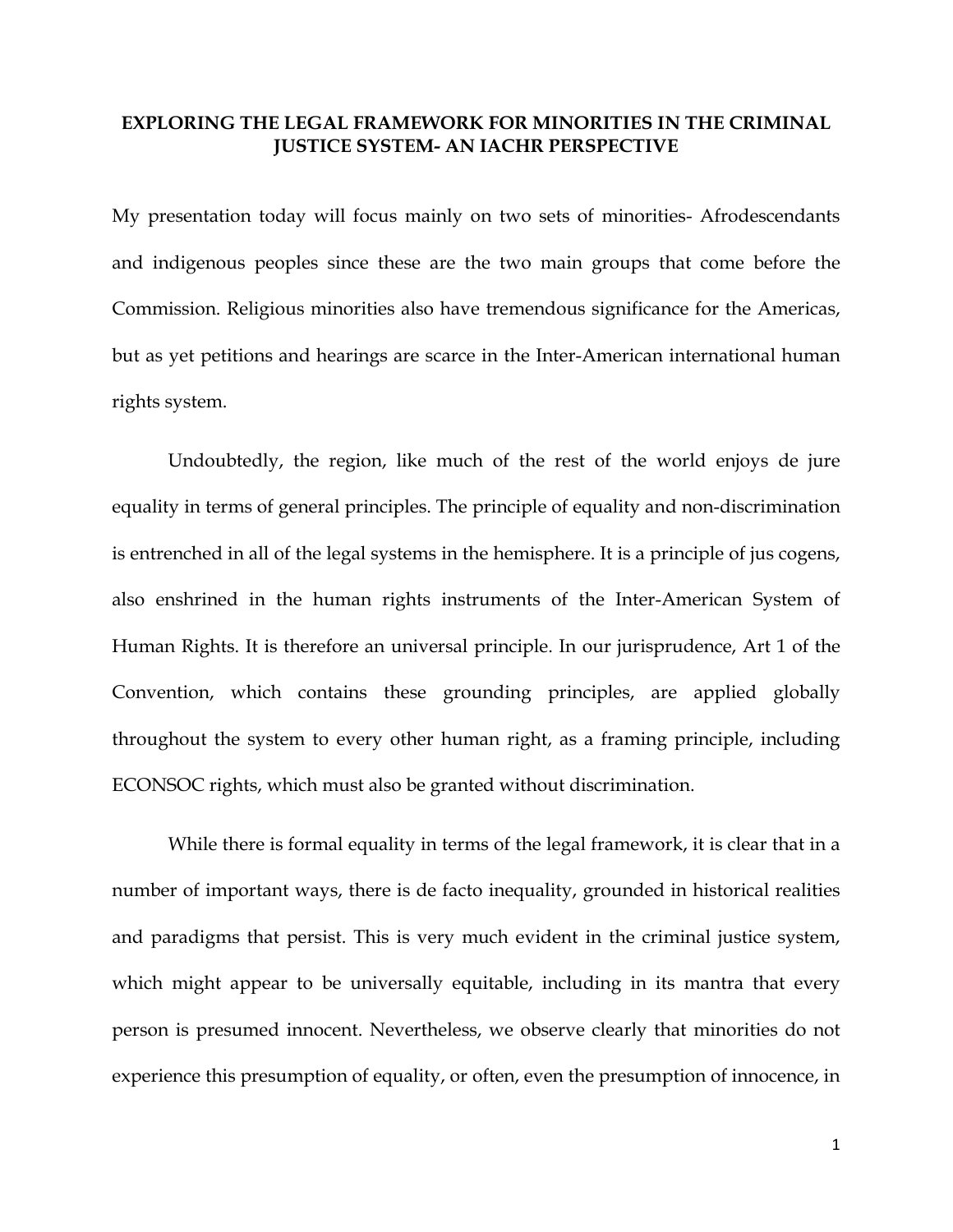practice, whether we are examining the status of the minority individual at the point of entry / just before entry, into the criminal justice system, when he or she first comes into contact with the law, during a formal criminal process, the arrest or the trial, or indeed, afterward, at the sentencing and incarceration processes. Moreover, our experience demonstrates clearly that this is true whether we are speaking of the adult, or child belonging to a minority group.

This experience has been gleaned from a variety of interventions, from petitions, site visits and hearings, more recently targeted hearings on Racism, including Race and the Criminal Justice system promoted by the Rapporteurship on the Rights of African Descendants and against Discrimination, whereby we gathered important information from civil society organisations and states. It has invoked the launch of a special report on the criminal justice system and race in the US, focusing on policing and was also interrogated by the IACHR's Rapporteur at two special fora in Canada on race and rights (Montreal 2013 and Toronto 2014). Racial discrimination in the criminal justice system and policing is certainly a microcosm of the wider societal problem. It is neither isolated not exceptionalistic.

## **Legal Framework only superficially cradles equality**

While I concede that our legal frameworks conceptualise general principles of equality, in many cases, it cradles equality only superficially. This is so whether we examine how laws are interpreted (for example, Stand your Ground laws), the kinds of laws or penalties that we *choose* to implement in the criminal justice system, e.g. which offences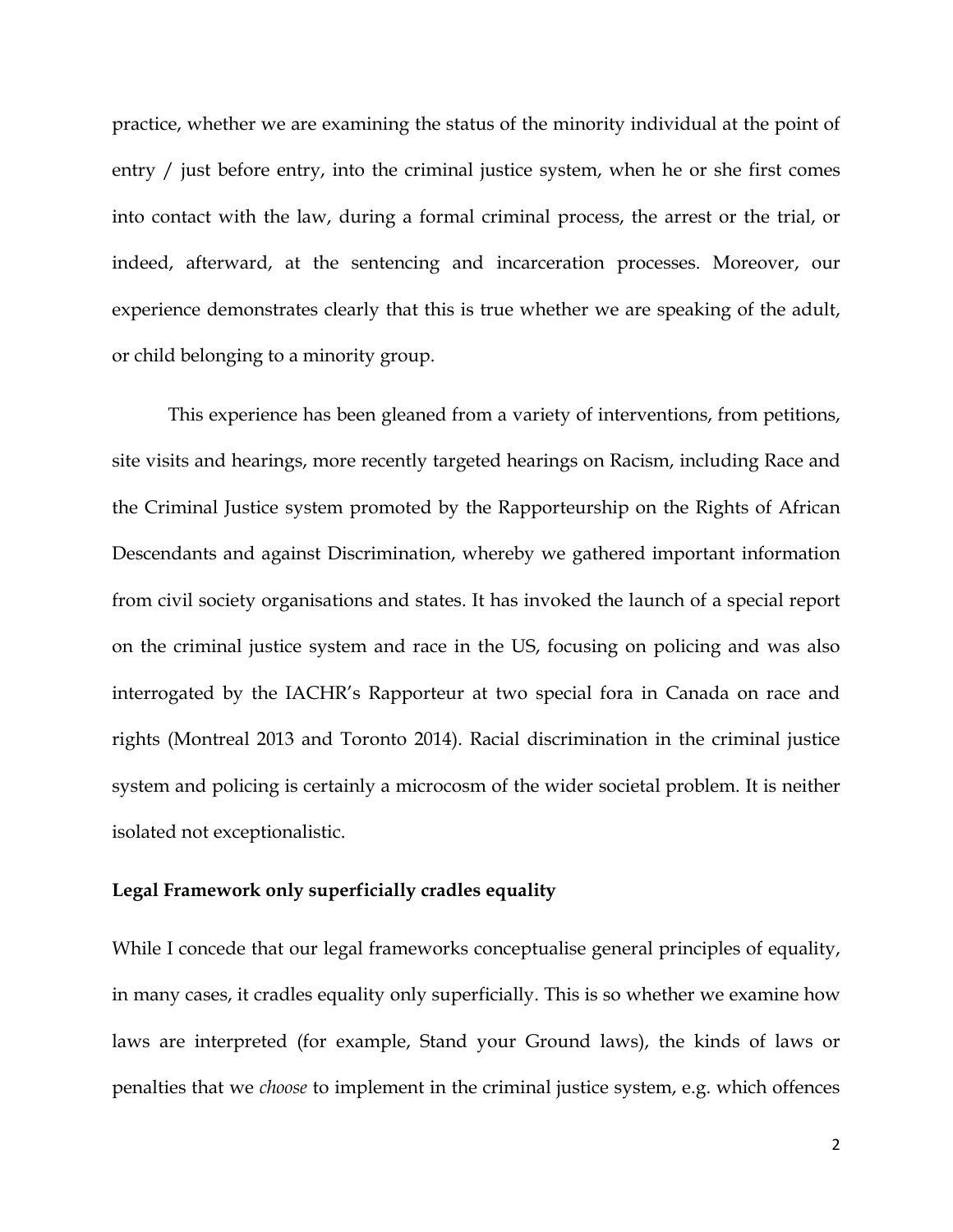attract criminal penalties and which do not (such as loitering, a remnant of slave plantation societies), or how laws are applied unequally in ways that disproportionately and unfairly impact minorities.

Some of these are fairly well known, but there are some surprising findings:

For example, in a recent site Rapporteurship visit to the US on this subject, $1$  I discovered an intriguing link between excessive racial profiling of Afrodescendants (which we are familiar with) resulting in continuous traffic stops, fines, etc. and the legal framework for the funding arrangements for principalities in these states. In sum, the police departments and other law enforcement agencies were directly funded from the monies from these traffic tickets and other criminal fines. Thus, there was a considerable added incentive for targeting Afrodescendants. In fact, between 2012 - 2014, African Americans accounted for 85% of all vehicle stops, 90% of citations and 93% of arrests in Ferguson, Missouri, a place now infamous for allegations of racial profiling and killings.

Another current example is the way in which the legal framework has embraced notions of excess in terms of policing by combining anti-terrorism with ordinary law and order functions. In many cases in the Americas, anti-terrorist laws have been used for so called regulation of ordinary protesters with the full understanding that the typical protestor is in fact a minority, such as an indigenous person protecting land rights. This is an expansion of what should be a civil law framework into the most

 $\overline{\phantom{a}}$ 

<span id="page-2-0"></span> $1$  In August of 2015, I visited, as Rapporteur, states which had been highlighted for racial unrest in recent times in the US, including Florida, New Orleans and Missouri.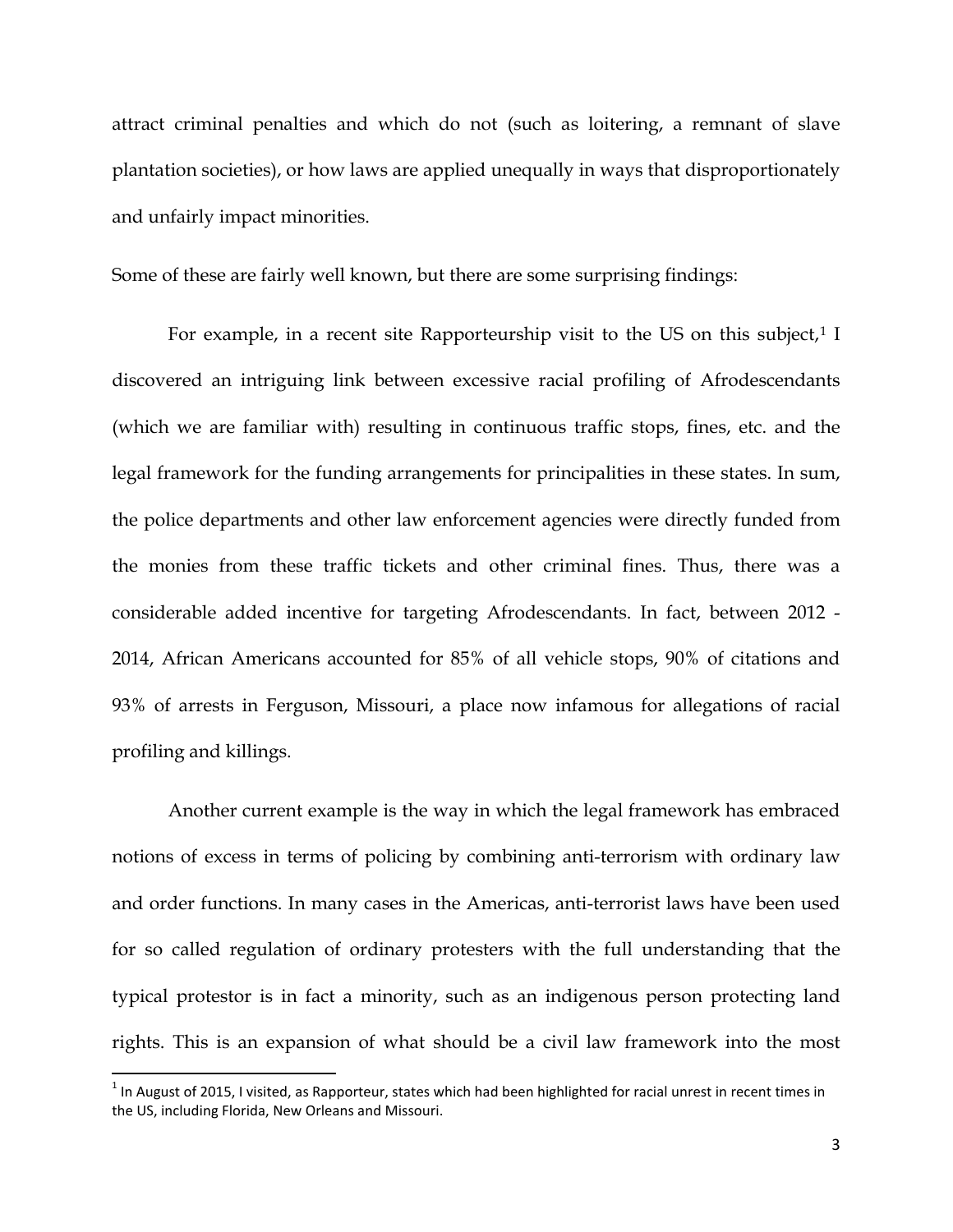dangerous and oppressive realm of the criminal law and constitutes a violation of several principles of international human rights law, including rights relating to movement, liberty and principles of proportionality. The Commission has spoken out against this trend and recently, the Chilean government abolished the use of antiterrorist laws for this purpose.[2](#page-3-0)

Laws which permit wide discretion to use force are also shown to be inherently discriminatory in societies where there are already set negative stereotypes of minorities fuelled by generations of inequality. This is so whether we are speaking of laws which concede such power to ordinary citizens, such as in Stand your Ground laws, a form of self defence, or legal norms on the use of force by the police.

In the Stand your Ground paradigm, such as we have seen in the Trayvon Martin case in Miami, there have been increased killings of minorities.[3](#page-3-1) Interestingly, when these laws are attempted to be used by minorities themselves, in their own self defence, they are not successful, since the threshold for non-liability appears to be higher. We saw, for example, this in the Merlene Alexander case, concerning a black woman who unsuccessfully tried to use the defence when she fired a warning shot after being in fear of her life due to a domestic violence situation. This illuminates the underlying discriminatory attitudes inherent in such laws and the deep subjectivity which frames them.

 $\overline{\phantom{a}}$ 

<span id="page-3-1"></span><span id="page-3-0"></span><sup>&</sup>lt;sup>2</sup> The Rapporteur also made a country visit to Chile in November of 2014 and this topic was discussed.<br><sup>3</sup> Trayvon Martin was an unarmed black youth who was killed by a gun by a neighbour patroller in 2012, in Miami while walking to his family's home, because he looked suspicious. The case sparked national outrage but the killer was not found guilty of any wrongdoing since he claimed to be in fear of his life.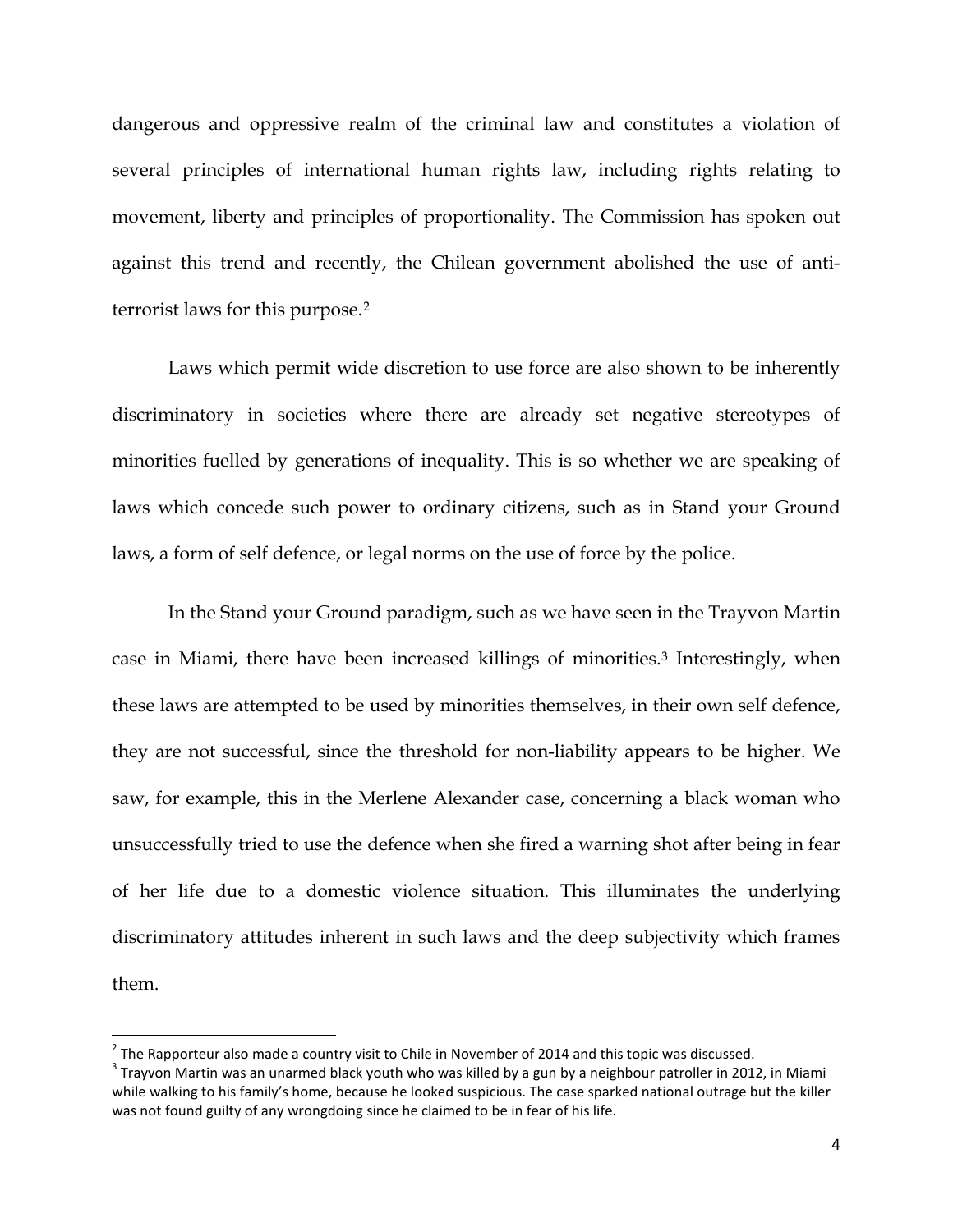The issue of the excessive use of force, including allegations of torture by the police against black minorities is now well documented and goes beyond special laws permitting latitude. The statistics are alarming. For example, in the USA, black males between 15 and 19 are 21 times more likely to be killed by the police than their white counterparts. The Department of Justice itself has confirmed such inequities. In Brazil, the statistics are equally frightening.

As in the case of Stand your Ground laws, the legal norms determining what is excessive force can be surprisingly fluid. Reasonableness is the standard but it is an objective one i.e. what the police believe to be reasonable, not the ordinary person, or the judge, which can be translated to mean a fairly subjective standard, in effect. In many countries, whether the US, or Mexico or elsewhere, there is no statute which attempts to delineate what this should mean in a modern context.

Moreover, international legal obligations as to where the base line must be, are typically ignored. In international rights, the principle of proportionality and the preservation of the right to life, are the first premises in terms of policing, not a subjective, or seemingly fluid test of what is reasonable. In a context of structural inequality, in which minorities exist, the standard of reasonableness on the part of a law enforcement officer, in particular, an untrained one, ignorant of the culture and experience of minorities, is not a fair standard. The use of force by the police must be guided by the principle of exceptionality.

### **Militarisation of Policing Protests**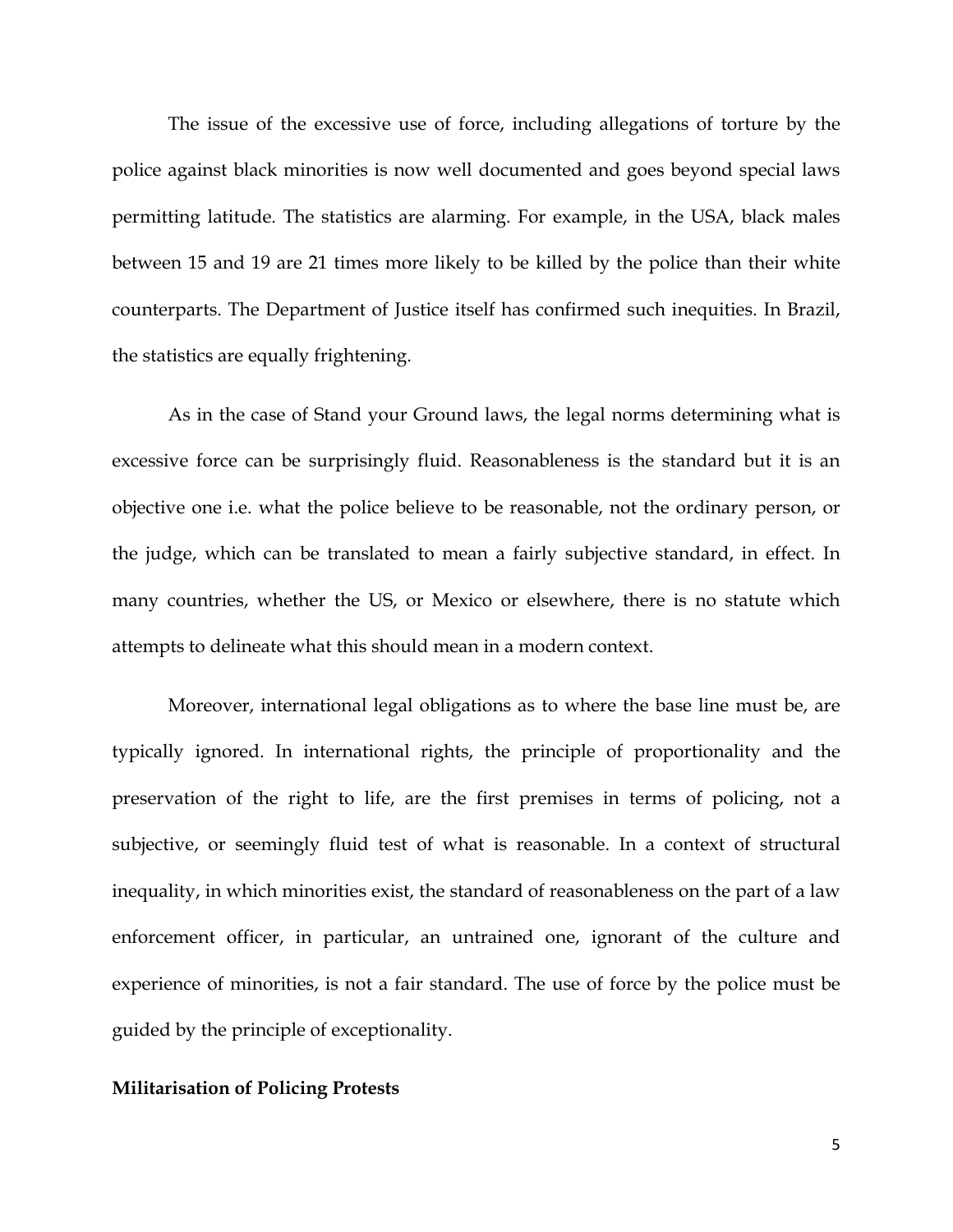The issue of excessive force is increased with the trend toward the militarization of the police, or in some cases in Latin America, the deployment of armed forces to carry out what should be policing functions to keep law and order. In some countries, the impetus for this militarisation has been the 'War on drugs' or responses to 9/11, e.g. in the North America. In others, it is an offshoot from former dictator regimes which linger. Such military style operations utilise swat teams and military style equipment. Such engagement does not meet the standards of the inter-American system which have emphasized that law and order functions should be the preserve of efficient, well trained national police forces utilizing proportionate methods of policing.

#### **Criminalisation of Protests**

The Commission has interrogated the phenomenon of the criminalisation of protests and in addition, of human rights defenders in numerous fora. This is an abuse of the legal framework for law and order. Criminalisation applies across the board to both Afrodescendants, whether those protesting their disadvantage because of displacement due to the armed conflict in Columbia, or in Brazil, or Afro Americans protesting police abuse in the US. Incidentally, there is concrete evidence of blatant discrimination in this criminalization. In my recent site visit to Missouri I received testimony from white protestors who said that the police walked straight past them to deliberately arrest only the black protestors in Ferguson.

An important example too includes indigenous peoples all over the Americas attempting to protect their rights over ancestral lands in the face of developmental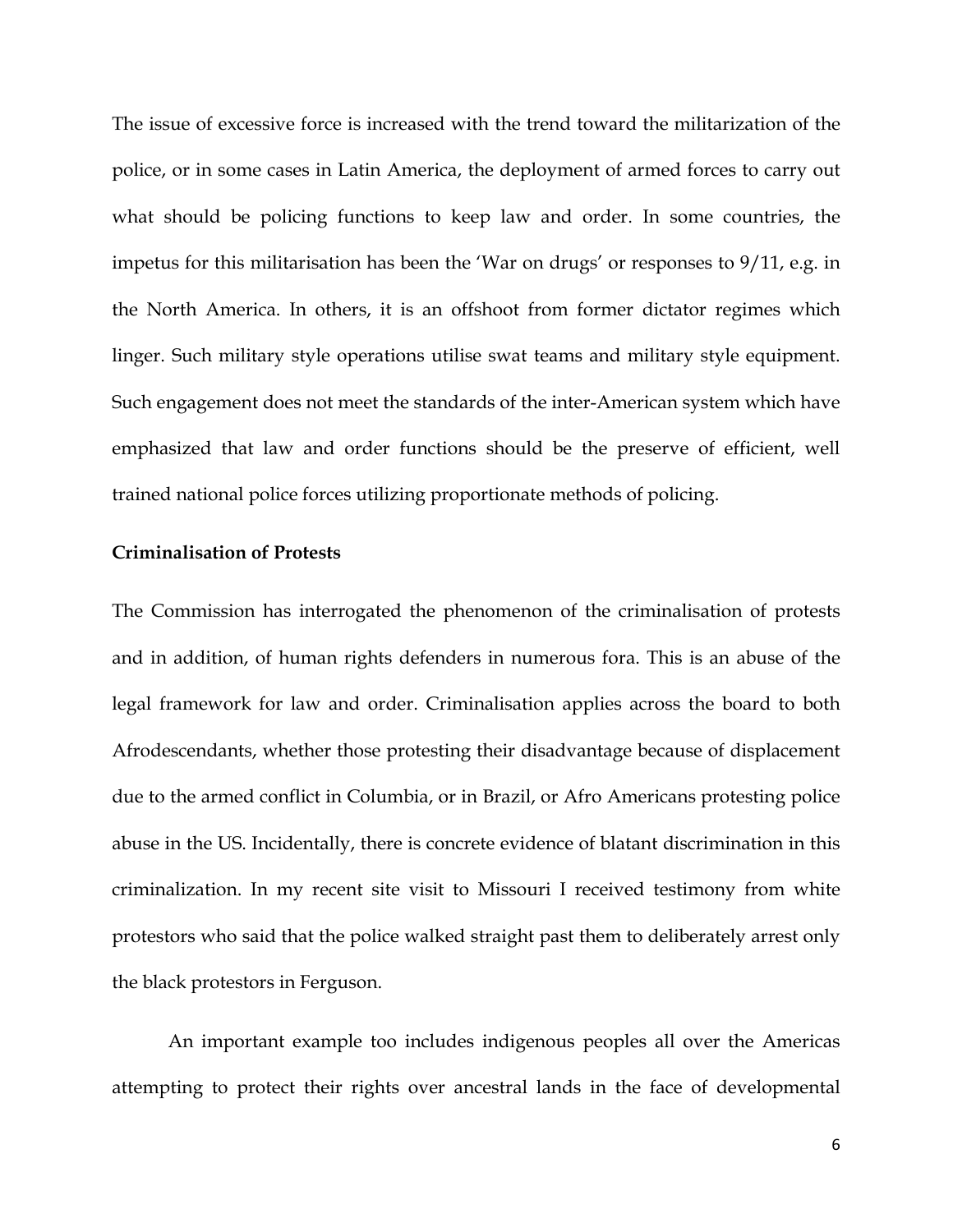projects. Such projects typically involve the action of transnational companies seeking and obtaining title over such lands without prior consent and consultation of indigenous peoples as obligated in international law and too often with the permission, acquiescence or willful blindness of the states itself. The role of the police in these encounters is not as the upholder of established rights. Rather, typically, the police protect the projects but not the people.

## **Core Similarities between Minorities before the Criminal Justice System**

Minority groups are clearly not identical, but it is apparent that there are a number of important similarities that we can observe when interrogating their interaction and experiences before the criminal justice system. One other parallel that we can note is the linkage between discrimination and poverty. The Commission has noted in several of its Reports, that indigenous peoples and Afrodescendants continue to occupy the lowest income groups in the Americas. We continue to observe with alarm that the phenomenon of persistent poverty, a historical paradigm, endures. In our view, poverty is both a cause of discrimination in the criminal justice system and an exacerbating factor. Further, discrimination fuels poverty.

# **Aftermath of Clashes with the Criminal Justice system – enduring cycles of poverty and disenfranchisement**

The glaring gaps and deficiencies of the legal framework in protecting minorities against discrimination and inequality have long term impact which reach beyond the arrest, conviction or incarceration. The aftermath of such inequitable clashes with the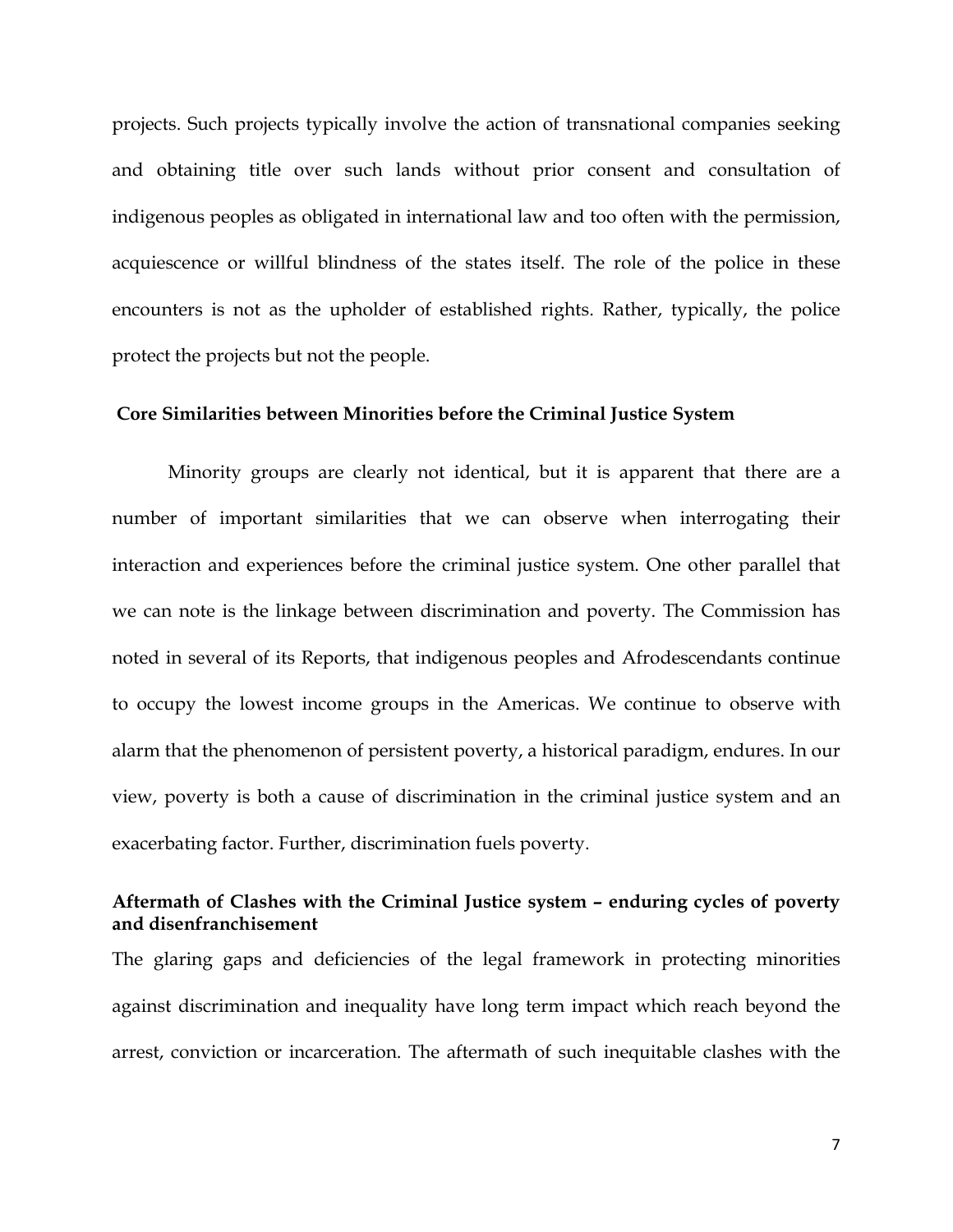criminal justice system is often enduring cycles of poverty and disenfranchisement because of the already existing vulnerabilities of minorities.

Thus, an arrest, even without a conviction, can further jeopardise already scarce opportunities for jobs, livelihoods and life chances.

The alarming statistics which demonstrate that blacks are several times more likely to be stopped and searched, resulting in an arrest (even if thereafter released for innocence), coupled with other severe deficiencies in the justice system, such as prolonged periods in pre -trial detention (itself a violation of human rights); and harsher sentences, therefore illuminate serious situations of violations of human rights, including economic, social and cultural rights, which must be addressed. For example, in New Orleans 90% of those arrested are Afro-American males under 30! After incarceration, the vulnerability and acute negative impact on livelihoods are even more severe. This situation, we were told in a recent hearing, $4$  is being addressed in the US through special livelihood trial programs, but is in the infancy stage.

Just as serious are laws which have other indirect discriminatory impacts, such as moves to expand the disenfranchisement of persons because of criminal, conviction, a troubling problem in the US. In an inherently inequitable criminal justice system, such laws in effect target minorities who lose core rights of citizenship.

## **Broad approach**

 $\overline{\phantom{a}}$ 

<span id="page-7-0"></span> $4$  In an IACHR hearing in March 2015, Washington. The information was given by the Government of the United **States**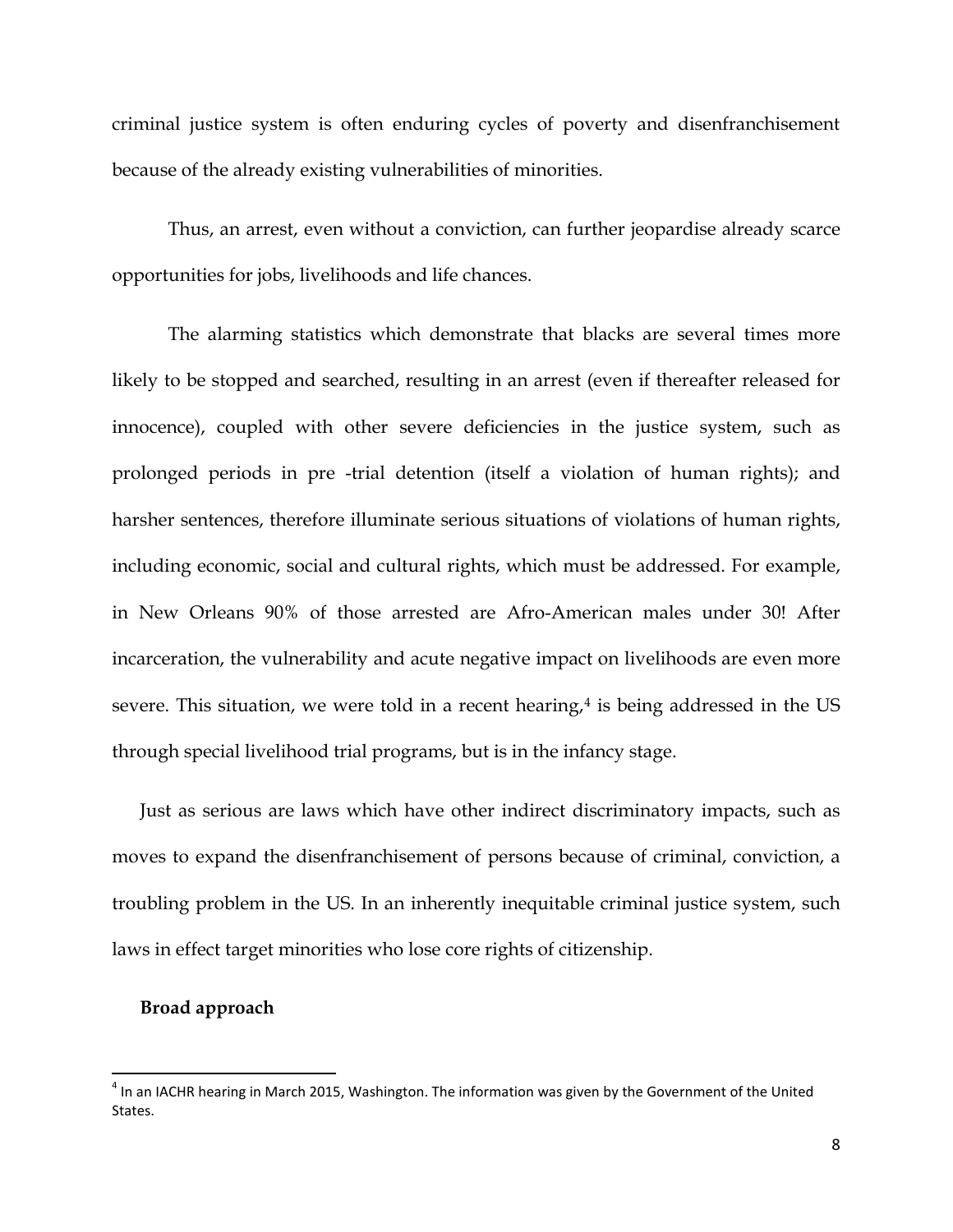While the legal framework contains broad principles of equality to which the criminal justice must conform, this is not sufficient to guarantee non-discrimination. There is need to have laws which specifically outlaw the worst forms of discriminatory practice, whether direct, such as racial profiling, unequal sentences etc. or indirect. Similarly the law must provide clear and specific models for accountability where violations occur.

### **Gender Dimensions**

The legal framework must also be able to take account of hidden or structural gender biases which intersect with questions of race. The Commission has had a long familiarity with this dimension, such as Afrodescendant women defenders in Honduras or in the armed conflict in Columbia, or indigenous women leaders, all of whom are targeted and our jurisprudence have emphasized this structural defect. More recent examples demonstrate how deeply race and gender prejudices can run, when the Commission heard recently of Afrodescendant women who, although victims of trafficking are prosecuted before the justice system as prostitutes. The US has recently been introducing laws in several states to prohibit this law enforcement response.

## **Juveniles**

Race is an important variable in the injustices and excesses that we see in juvenile justice. For example, because of the phenomenon of gangs and maras, there is a trend to increase penalties for youth; lower the age of criminal responsibility (Brazil); and institute draconian Gang Laws, all of which disproportionately penalize minorities in the current context.

9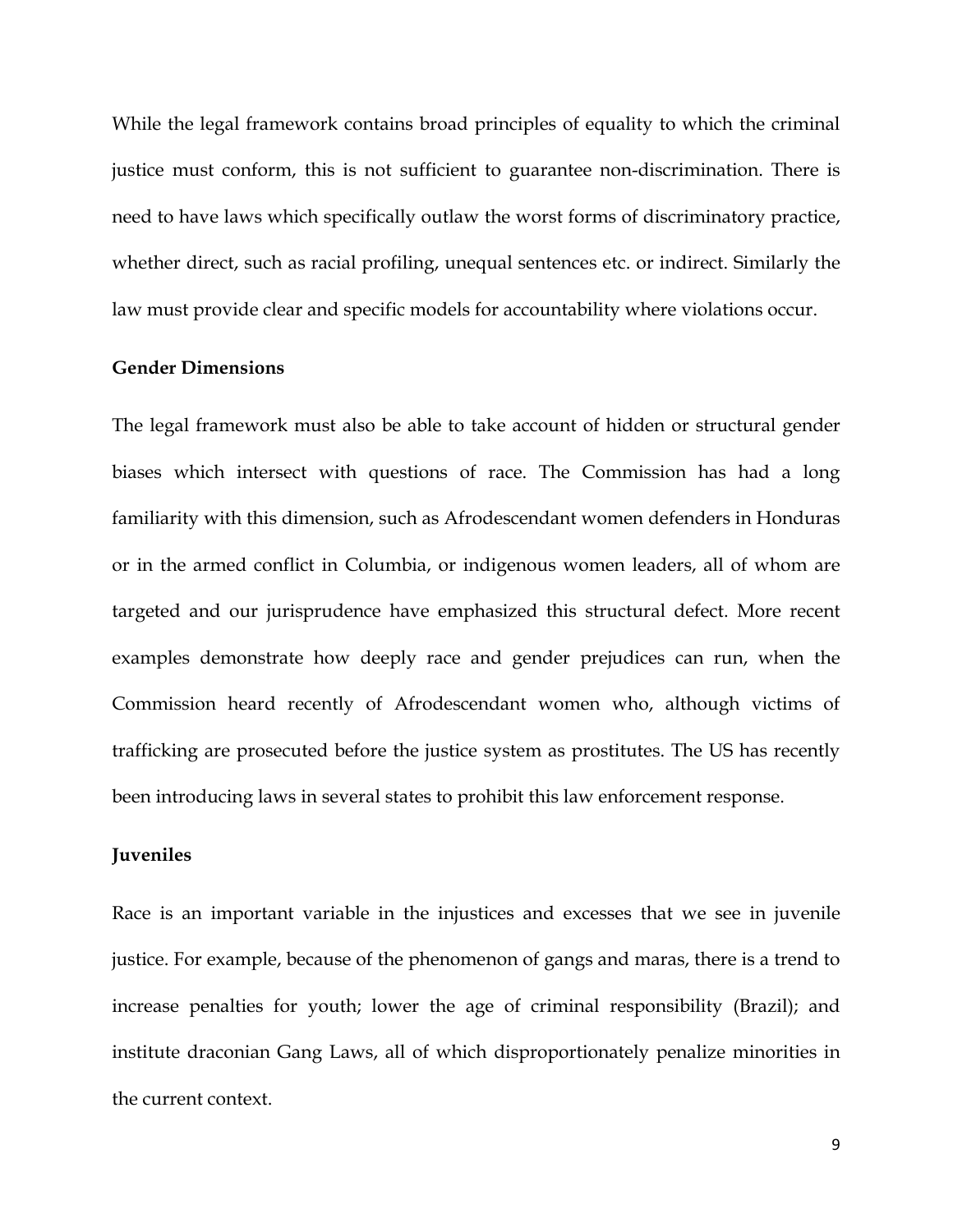The result is an increasing tendency to criminalise youth belonging to minority groups, particularly males, subjecting them to incarceration and harsh penalties, emphasizing the punitive instead of a rehabilitative environment. There is also a spillover effect on their economic, social and cultural rights, in particular, the right to education and family life.

### **Legal Framework inadequately Contemplates Remedies for Race**

Despite the clear evidence of discrimination in the criminal justice system, the legal framework inadequately contemplates remedies for these violations. The Commission has found that police abuses across the region are met with indifference or refusal to address accountability issues. They are rarely, if every independent and predictably, conclusions are skewed against victims. In some cases, military tribunals are utilized. In Honduras, there is a proposal to enshrine military police in the Constitution, complete with military forms of justice. In the US, the Federal government itself has acknowledged this lack of accountability. The statistics are telling. This is by no means atypical. There is need for new laws and policies to ensure independence and accountability.

We must also guard against moves to undermine attempts to make law enforcement more accountable, such as laws that aim to make citizen cameras and videos outlawed. It is this technology that has made many of these abuses visible. Similarly laws are needed to prevent police cameras when utilized, from being tampered with or ensure that the recorded information is transparent.

10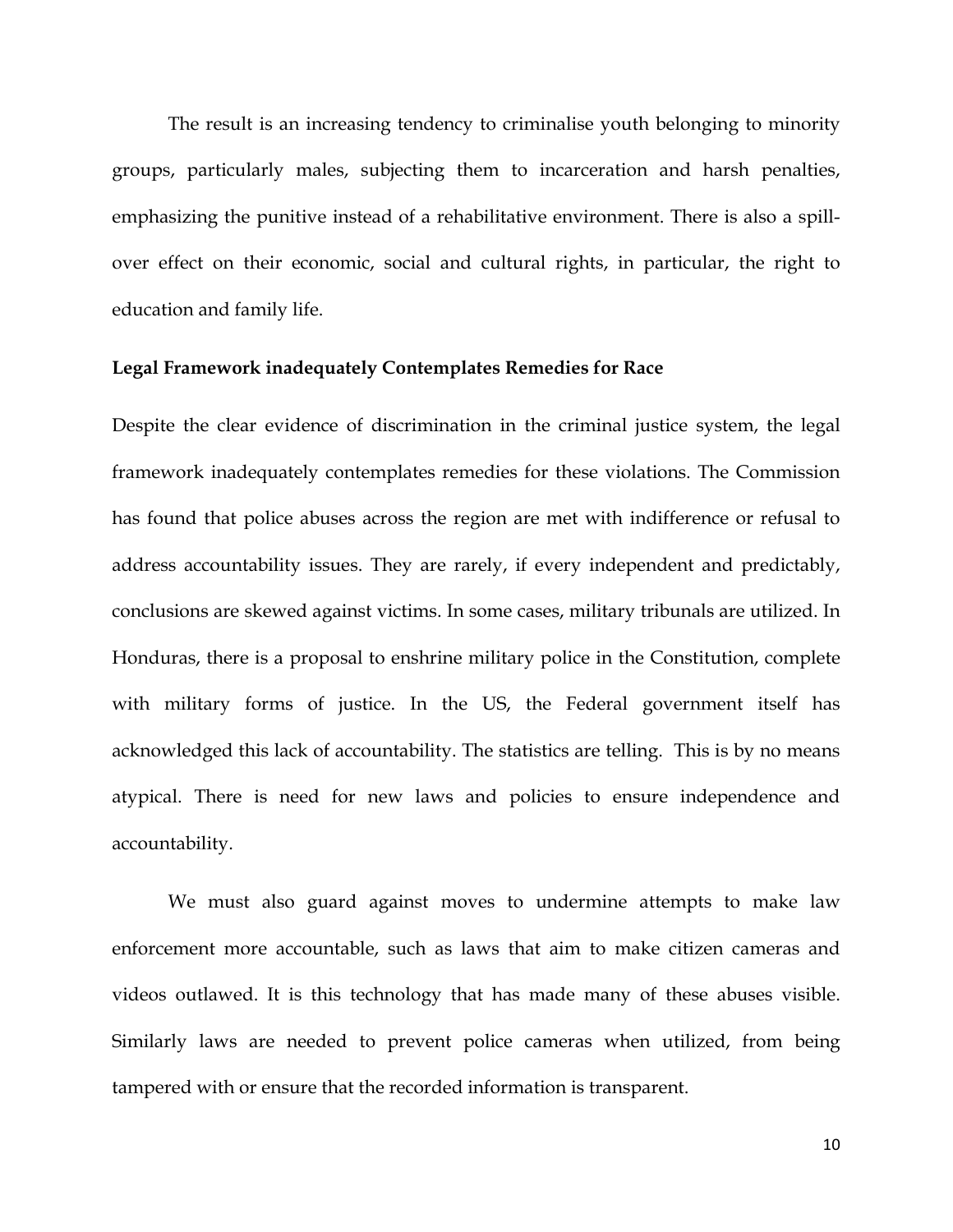I leave you with an important question: How can the criminal justice legal system better HARNESS complaints of race discrimination? Thankfully, this is an issue that has become more visible in recent years. There is evidence that these issues are still under-reported, so better data collection (which is necessary) will only go so far. Such cases are sparse even before international tribunals, such as the IACHR. There are many reasons for this, including:

- (i) A cycle of fear and victimization, easily understood given that we are speaking of already historically marginalized and discriminated communities;
- (ii) Improper classification of cases and petitions We see this even in international tribunals. For example, the Commission hears many Death Penalty Cases but one can easily fail to recognise that often, these actually deal with Afrodescendants, because the issue of race is invisible, even in the face of alarming facts such as blatant race taunts. These are also cases of race discrimination but they do not get classified as such;
- (iii) Few civil society organisations (who are the main petitioners in human rights regimes) highlight, or even interrogate, the issue of race; and
- (iv) Improper classification of offences at the domestic level, for example, failing to investigate crimes perpetuated against minorities as hate crimes, instead treating them as mere assaults etc.